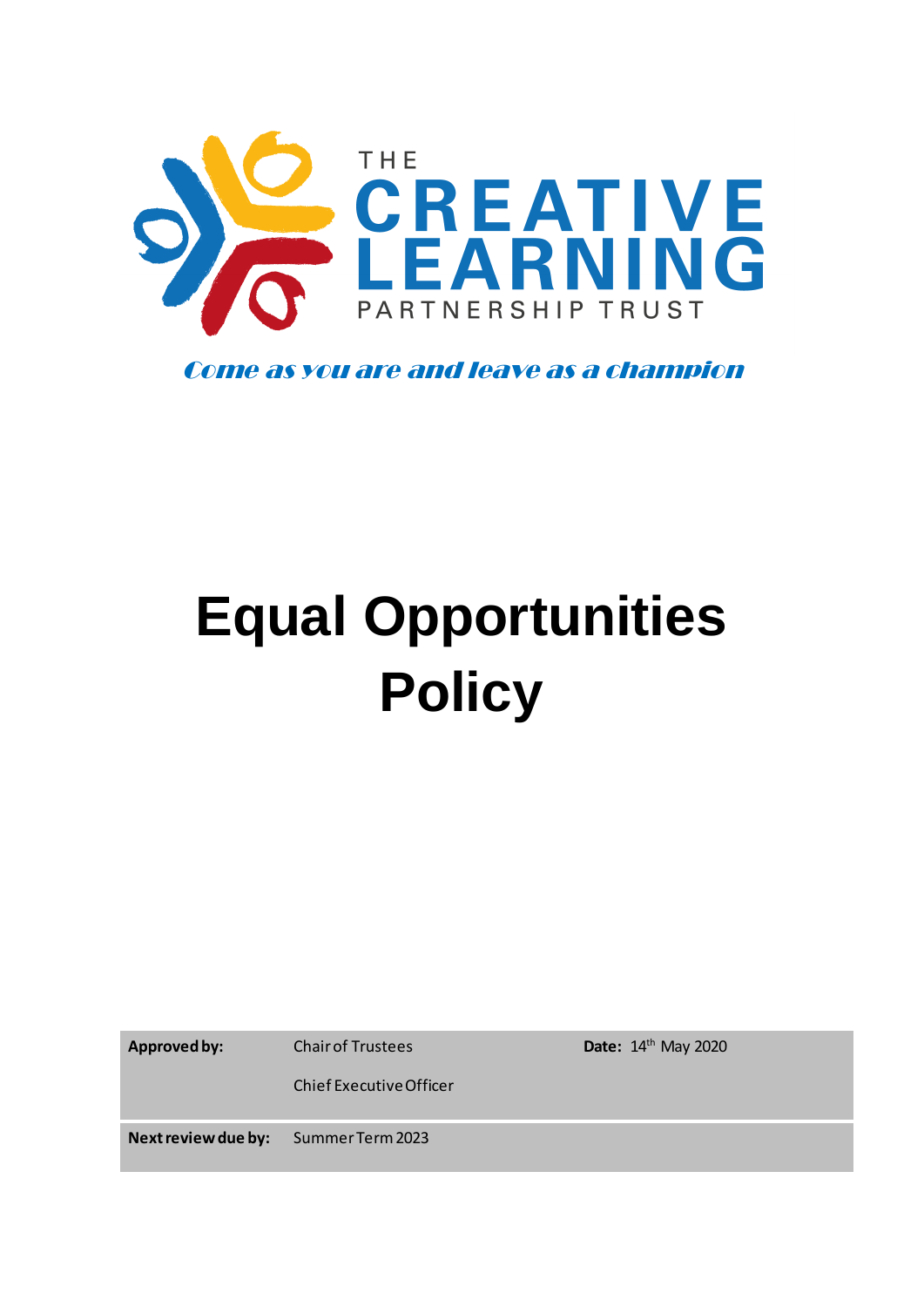**Equal Opportunities Statement of Commitment** The trust board, governing bodies and individual schools are committed to a policy of equality and aim to ensure that no employee, job applicant, pupil or other member of the school community is treated less favourably on grounds of sex, race, colour, ethnic or national origin, marital status, age, sexual orientation, disability or religious belief. Any behaviour, comments or attitudes that undermine or threaten an individual's self-esteem on these grounds will not be tolerated. We aim to provide equal access to high quality educational opportunities and to ensure that everyone feels that they are a valued member of the school community.

We seek to provide a safe and happy environment where all can flourish and where cultural diversity is celebrated. We aim to empower our pupils to make informed choices so that they are better prepared for the opportunities, responsibilities and experiences of life within their community. Equality of opportunity cannot be realised without the involvement and commitment of all members of the school community and a common understanding of the pivotal role of equal opportunities in the context of the school's ethos and values, in particular, the recognition that the role of all staff is crucial in the delivery of the objectives of the policy.

All members of the school community are responsible for promoting the school's equal opportunities policy and are obliged to respect and act in accordance with the policy.

**Aims and objectives** the Trustees, governing bodies and schools, through the adopted Equal Opportunities Policy, aim to:

- carry out their legal duty in complying with the relevant legislation (including The Sex Discrimination Act, Race Relations Act, Disability Discrimination Act and Employment Equality Regulations);
- reinforce the school's position as a provider of high quality education and as a good employer providing development opportunities;  $\mathbb D$  ensure that equality remains high on the school's strategic agenda;
- establish good people management practice and to set out a proactive agenda in which discrimination is recognised as an organisational issue which needs an organisational response;
- achieve a staffing composition that reflects the composition of the wider community;  $\mathbb D$  ensure all staff work together with a shared sense of purpose to meet the needs of every pupil;
- ensure that pupils and staff contribute towards a happy and caring environment by showing respect for, and appreciation of, one another as individuals;
- ensure that complaints or evidence of failure to comply with the school's equal opportunities policy will be dealt with promptly and fully investigated according to the relevant procedure (e.g. complaints relating to staff may be investigated either under the disciplinary, grievance or anti-harassment procedure as appropriate). All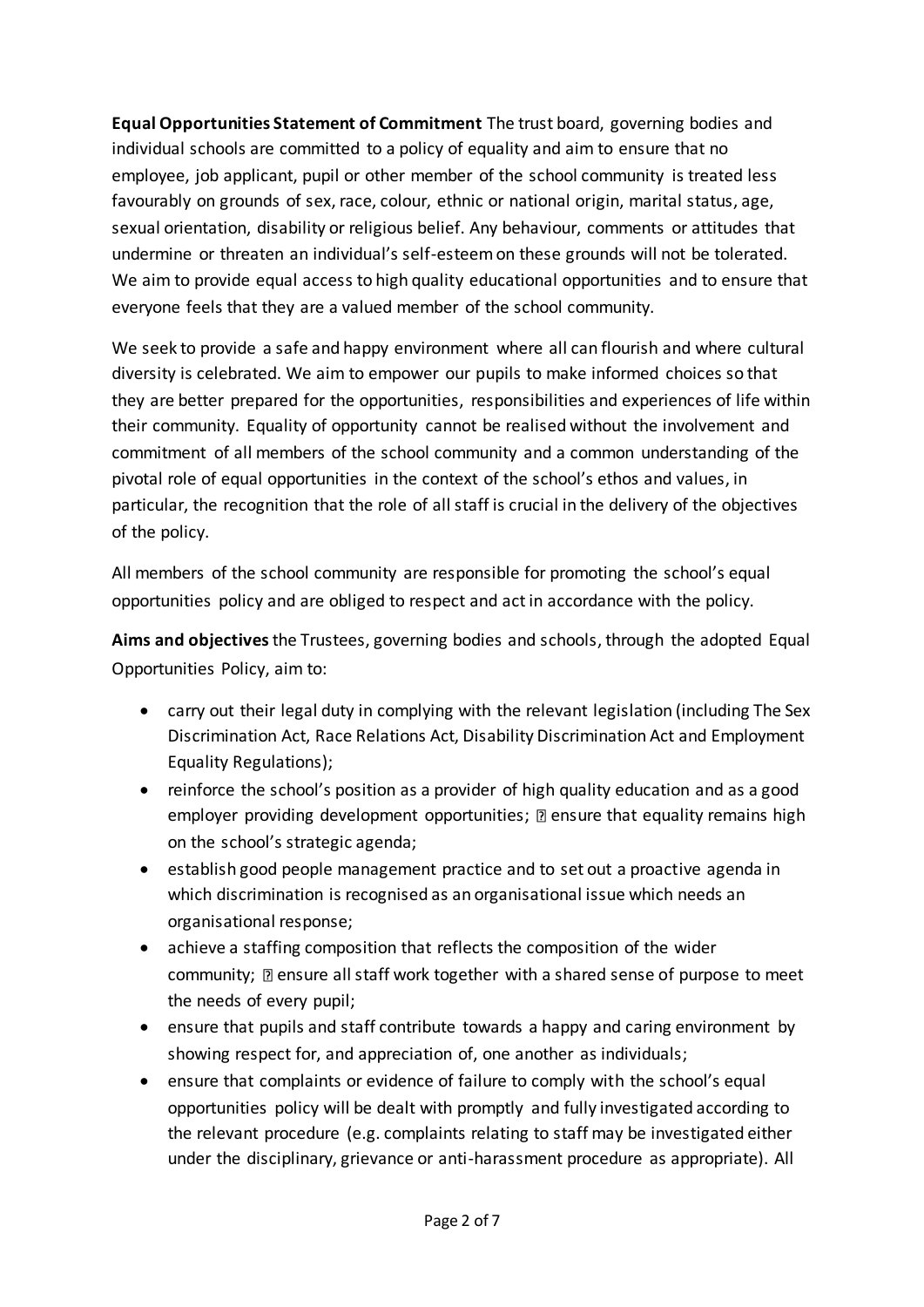forms of discrimination by any person within the school's responsibility will be treated seriously as such behaviour is unacceptable.

#### **Policy and planning**

Equal opportunities implications, including race equality, will be considered and recorded whenever school policies are developed or reviewed. All policies will be regularly reviewed to provide a comprehensive and consistent process of monitoring and evaluation.

## **Employment matters Appointments:**

In all staff appointments the best candidate will be appointed based on strict professional criteria.

**Family-friendly policies:** the Trust is a family-friendly employer and will do its best to respond to the changing needs of all staff by publicising existing schemes designed to support employees in combining work and other responsibilities (parental leave arrangements, job share opportunities, flexitime where appropriate, carers' leave provision).

## **HIV/AIDS:**

The Trust recognises that people with HIV/AIDS suffer not only from the purely medical effects of the infection but may also experience prejudice and misunderstanding leading to unfair discrimination and victimisation. The Trust therefore, will ensure that people with HIV/AIDS do not experience unfair treatment in relation to employment, as pupils or as other members of the school community. The Trust will follow the detailed guidelines regarding staff recruitment and pupil admissions set out in Appendix A.

## **Transsexual employees and gender reassignment:**

The Sex Discrimination Act now expressly covers discrimination on grounds of gender reassignment and the Equality Act 2010 has cemented gender reassignment as a protected characteristic. There is a public sector duty requiring public authorities to pay due regard to eliminating discrimination, harassment and victimisation of transsexual staff and service users, to advance equality and to foster good relations between transsexual people and others.

The Trust will therefore provide a working environment that meets the needs of transsexual people, supports their aspirations and improves life chances for them and their families.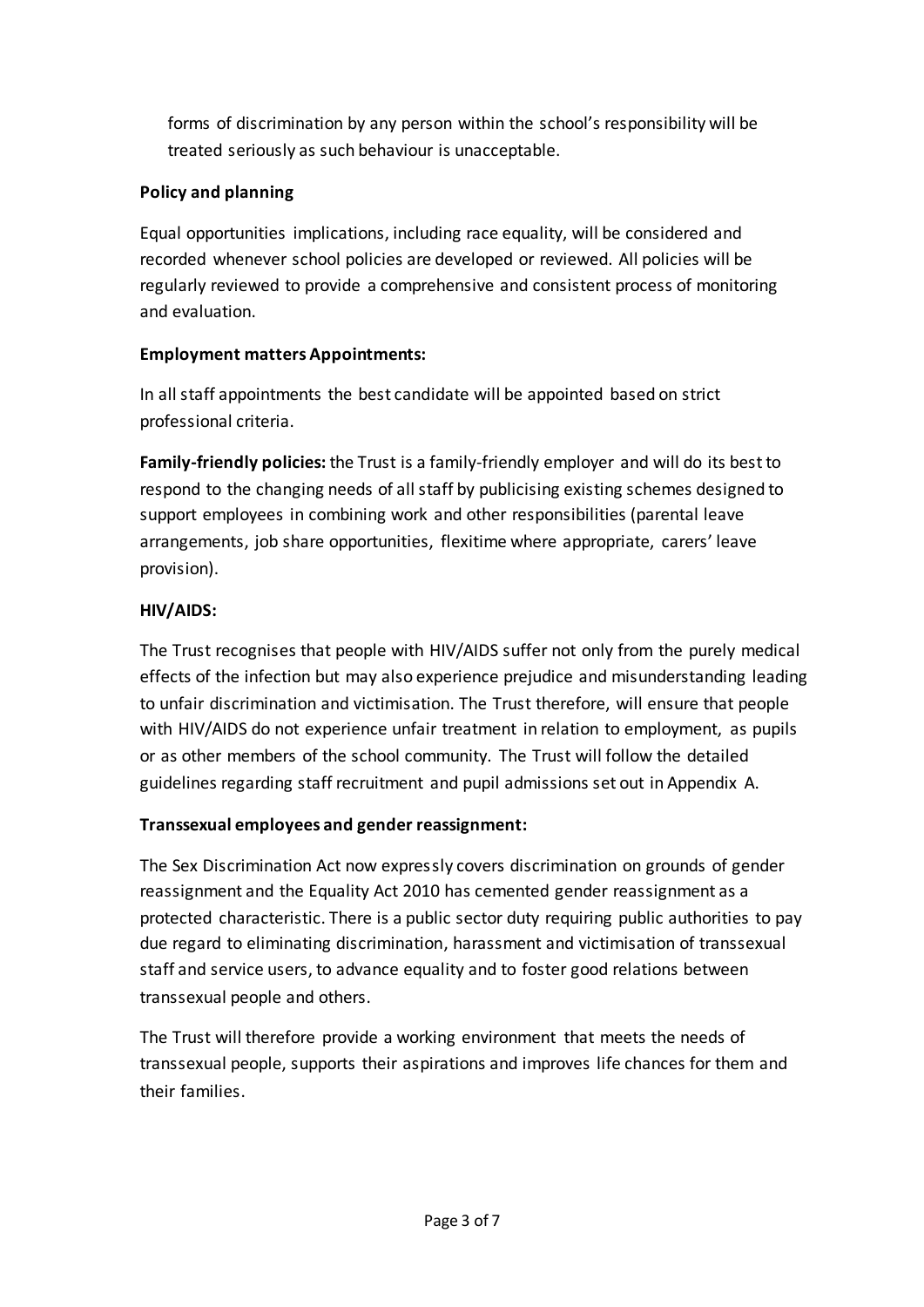#### **Training and development**

The success of the Equal Opportunities Policy is closely linked to the provision of relevant training. Trustees and Governors will be encouraged to take up all relevant opportunities provided by Trustees/Governors Training Programmes.

The Trust will endeavour to:

- enhance and develop the skills, knowledge and abilities of existing employees to realise their full potential, irrespective of background or employment status;
- provide equal access to training and development opportunities for all staff, including part time, on the basis of their assessed training needs;
- promote greater awareness of equal opportunities and the contribution which staff, governors, parents/guardians and pupils can make;
- equip employees with the skills to provide personal and organisational solutions, discriminatory practices and behaviour and to promote anti-discriminatory behaviour generally.

Professional development involves a continuous process of learning involving selfdevelopment, encouragement and motivation. The Trust places great importance on the relationship between team leaders and their teams and will ensure that employees are encouraged and supported to take responsibility for their own learning and development in the context of the school's performance management system

#### **Pupils and the curriculum:**

- Schools within the Trust follow Trust pupil admission policies that do not permit sex, race, colour or disability to be used as criteria for admission.
- Schools within the Trust aim to provide for all pupils according to their needs, irrespective of gender, ability or ethnic origin.
- The Education Reform Act 1988 stated that 'the school curriculum should reflect the culturally diverse society to which pupils belong and of which they will become adult members.
- Pupils should have access to a broad and balanced curriculum which avoids stereotypes and provides good role models for all pupils. Equality of opportunity should inform the whole of the curriculum and be reviewed regularly. Equal opportunities issues will be taken account of in planning the curriculum. This should be reflected in curriculum planning documentation.

#### **Internal managerial issues**

These guidelines are primarily designed to address employment aspects of governance and management. However, in consulting on the policy and developing it further head teachers and members of the senior management group will wish to take a range of other internal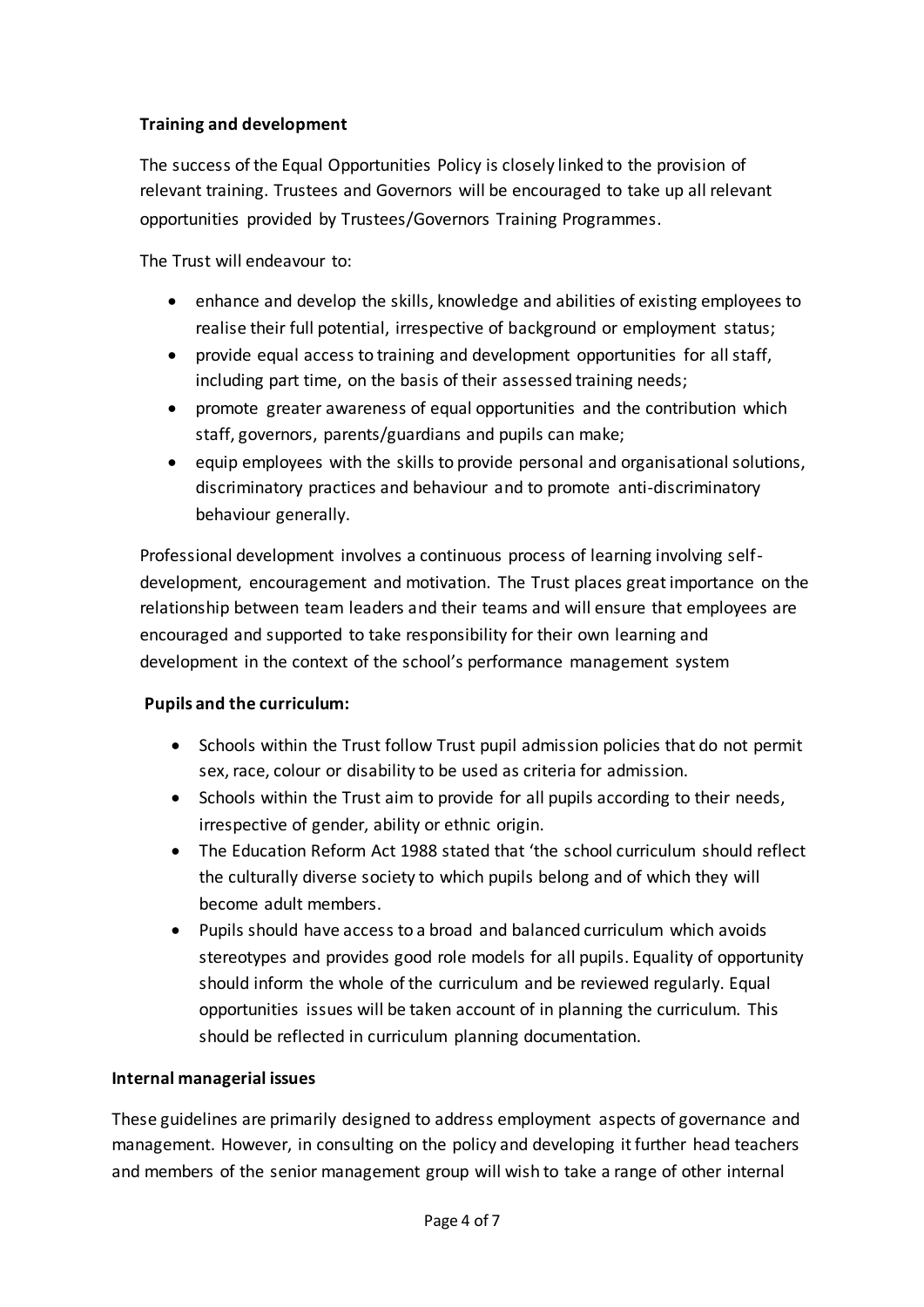issues into account. Many of the issues listed will already be the subject of detailed agreed policies.

#### **Part Three: Monitoring, review and evaluation**

1. Trustees and Governors have a duty to ensure that policies are regularly monitored and reviewed. Monitoring is an essential aspect of this policy, as it should provide important information by which the school can measure its performance against its aims and objectives. Statistical information can also enable the trustees, governors and head teachers to detect where potential or actual imbalances exist and to take steps to correct them.

2. Monitoring with respect to employment will be undertaken in the following areas on at least an annual basis by sex, race, disability, grade and subject area:  $\mathbb D$  composition of the school staff; take up of training opportunities;

- promotion patterns;
- use of complaints procedure;
- use of grievance, disciplinary, harassment etc;
- use of sanctions;
- take-up of family-friendly policies, e.g. flexible working arrangements where suitable.
- recruitment trends;

Exit interviews can also provide further helpful information and feedback.

#### **Discrimination, victimisation and harassment**

Discrimination on grounds of race, sex, disability, religion or belief, or sexual orientation is illegal. However, for the school community, discrimination is also unacceptable on any of the other grounds referred to in this policy statement. Failure to comply with the policy will be fully and promptly investigated using the appropriate procedures. There are four ways in which discrimination may occur:

1. **Direct discrimination:** This means treating someone less favourably than others would be treated in the same or similar circumstances on the grounds of race, sex etc

2. **Indirect discrimination:** This means applying a requirement or condition which cannot be justified to all groups but which has a disproportionately adverse effect on one group because the proportion of that group which can comply is smaller than the proportion of the group(s) which can comply with it.

3. **Victimisation:** This occurs when a person is treated less favourably than other persons would be treated because that person has done a 'protected act' under the Equal Pay Act, Sex Discrimination Act, Race Relations Act or Employment Equality Regulations, for example, by bringing forward proceedings or giving evidence or information.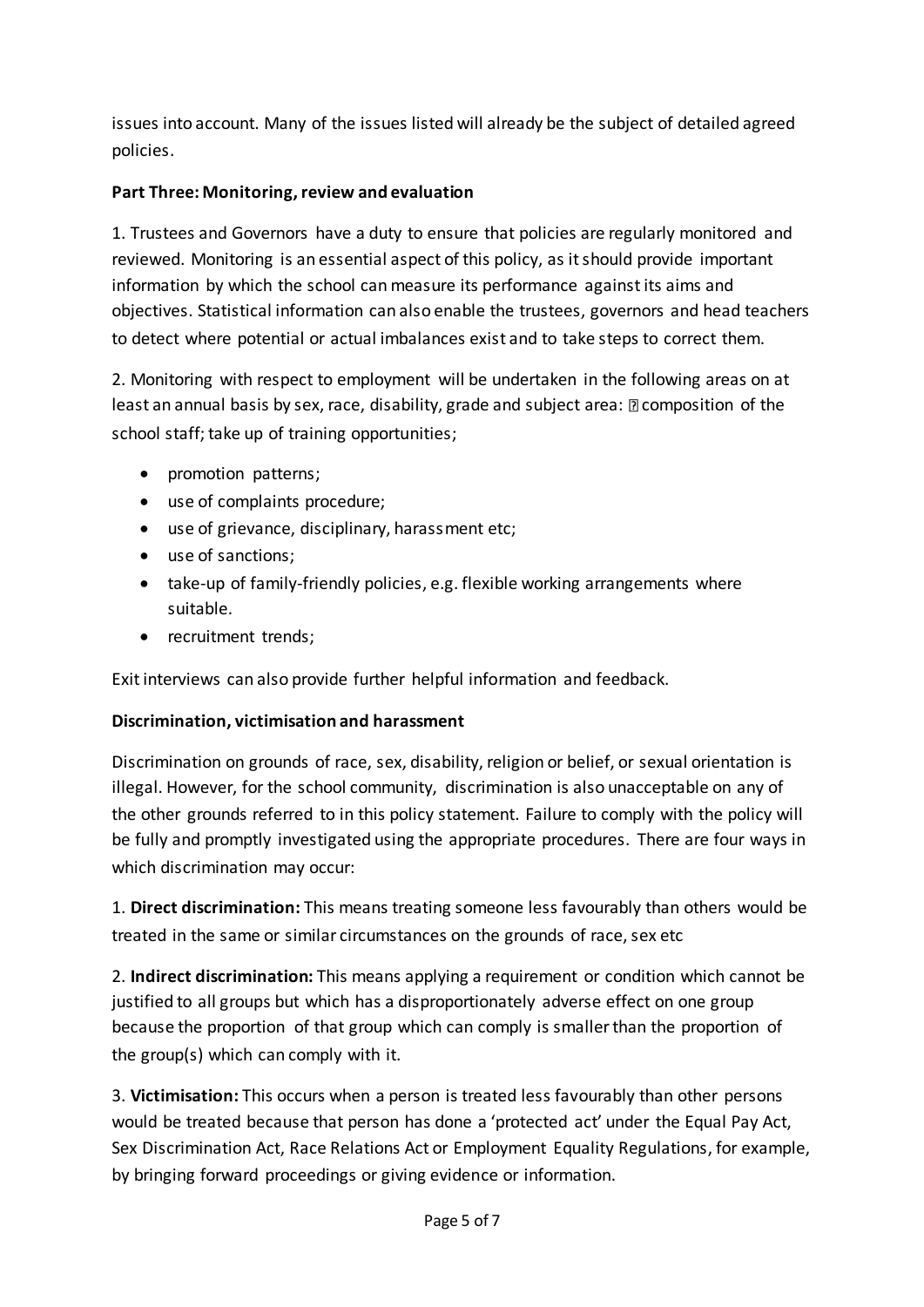4**. Harassment:** Harassment can take many forms, from the most obvious abusive remarks to extremely subtle use of power. As with unfair or unlawful discrimination, harassment can be intentional or unintentional. However, the key issue is not simply the intention of the offender but the impact of the behaviour on the person receiving it.

Harassment may involve any of the following:

- physical contact or violence;
- offensive humiliating and intimidating remarks or actions;
- exclusion from participation in job-related or classroom-related discussions, training or social or other events;
- unfair work allocation;
- unjust or excessive or humiliating criticism of performance;
- offensive signs or notices;
- graffiti;
- repeated demands or requests for sexual favours.

These are merely examples and not an exhaustive list. Whatever the form, the Trust will provide support for any member of the school community, pupil or staff member who feels threatened or isolated because of such actions.